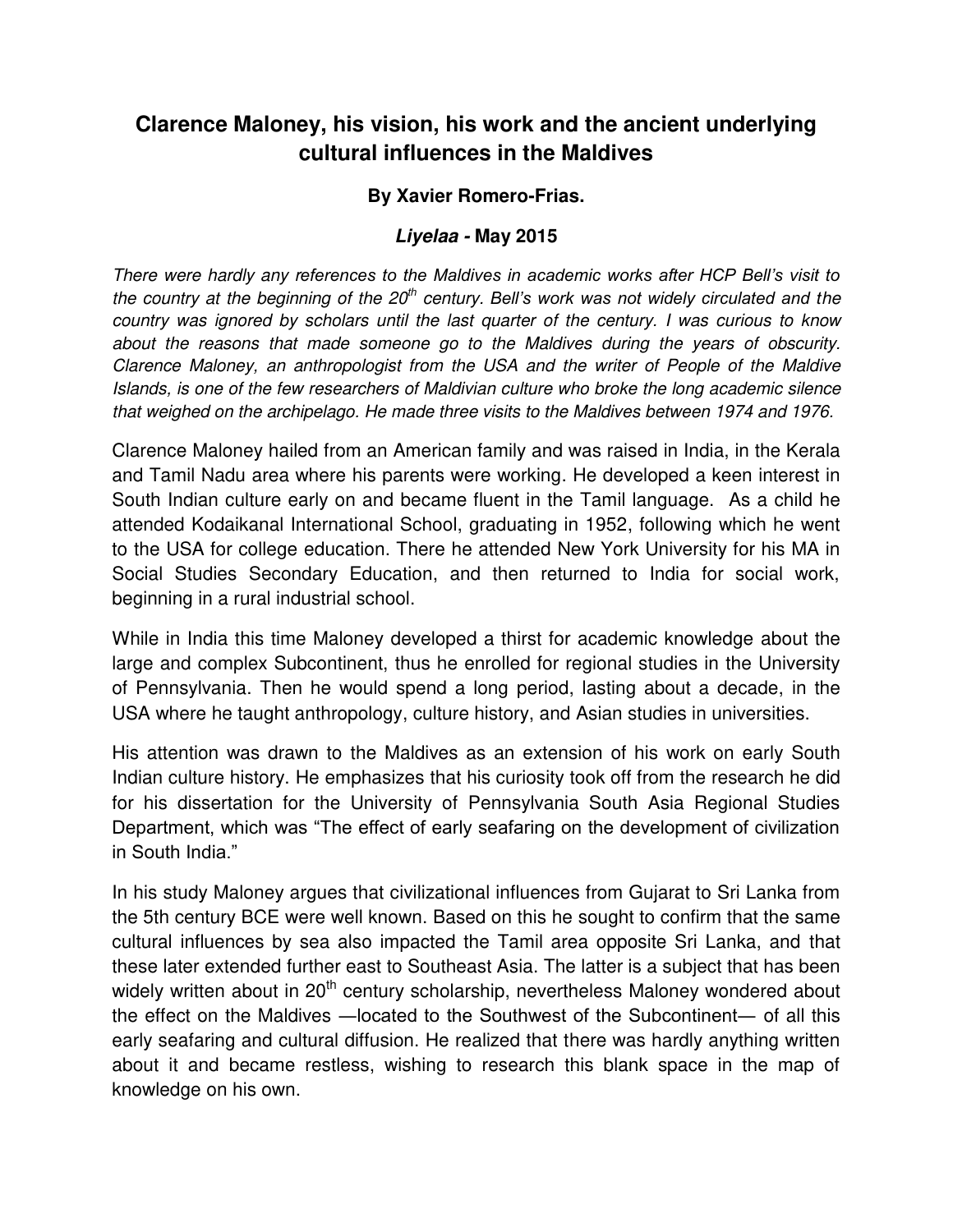Finally an opportunity arose for Maloney in the mid 1970s when there was an economic down-turn and he could not continue his university teaching in the United Sates. Thus he decided return to South Asia to study and carry out research in depth on the obscure island nation. He made a brief exploratory visit to the Maldives in 1974 and evokes that at that time one could fly there from Colombo or Trivandrum and travel around Maldives without a visa, and easily meet people.

His first impressions on the island country were that the local people were relaxed or even lethargic, as they could sit in rope chairs for hours in the evening exchanging what seemed to him just bursts of boring, sporadic talk. Most islands except Male had small populations and there were hardly any shops. Daily activities were few beyond those related to subsistence. People had narrow interests, and this American anthropologist had to even explain to some what a mountain was and how to go up it. He was also surprised at the strength of conservative Islam, as compared with the rest of South Asia.



*The relaxed and casual atmosphere of an island in the Maldives in the mid 1970s (picture Clarence Maloney)* 

One year later, in 1975, Maloney returned to the Maldives. He had decided to stay for a longer period this time in order to carry out an intensive study on the country, but could not stay longer than 6 months. Though this was too short for a full anthropological study, Maloney deemed that because of his extensive knowledge of South Asian ―and especially of South Indian and Sri Lankan culture, languages and linguistics, and history— he could quickly put in context everything he would encounter in the new country that lay before him.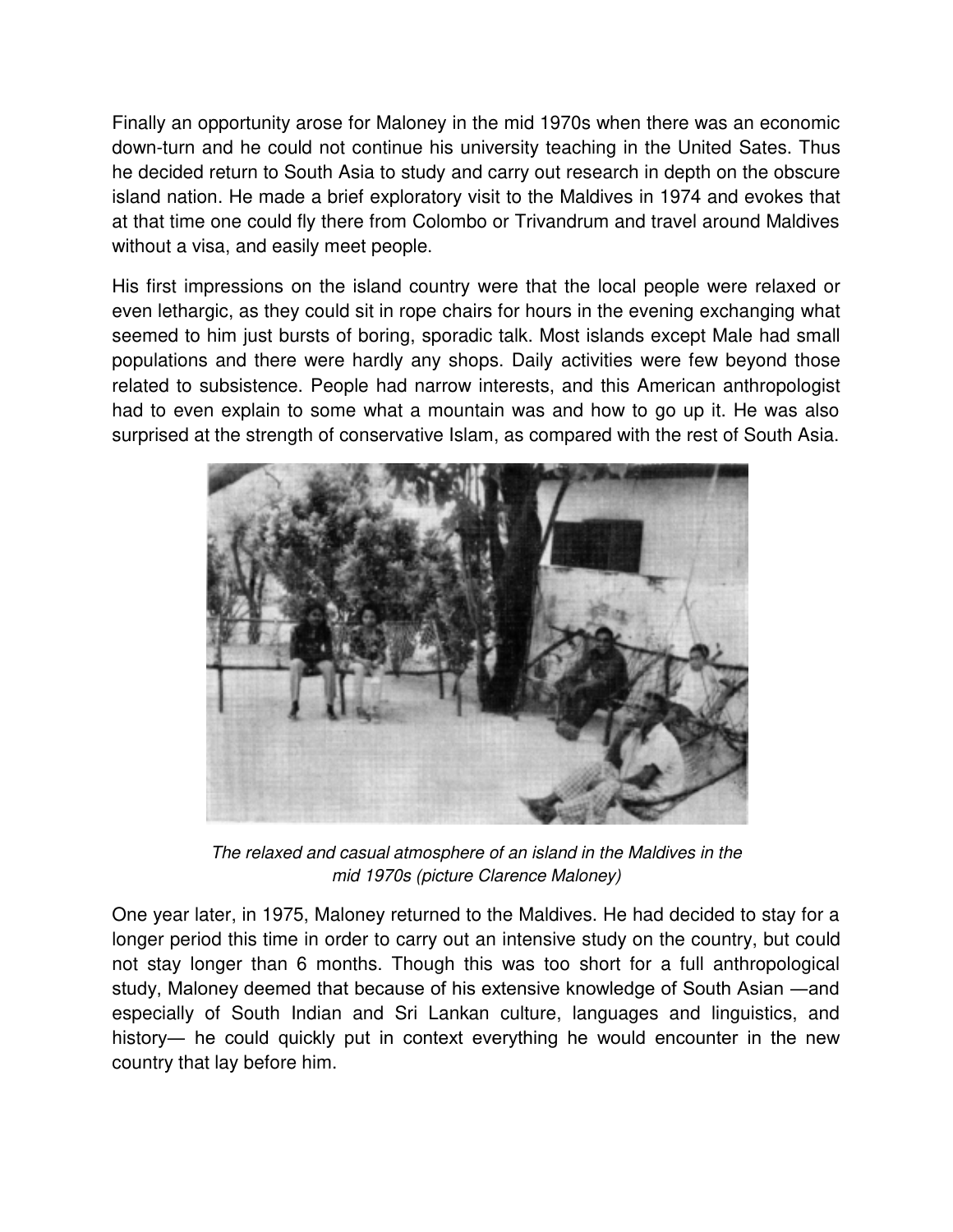This was not long after independence when the Maldives had barely opened its doors to the world and, timidly at first, had become part of international organizations. Although tourism had just begun in some islands close to the capital, its effects were still not felt by most of the local population.

After renting a little room in Male, Maloney read everything available on the country ―which unfortunately didn't amount to much. He also conducted extensive interviews. Since he decided that he did not have time to learn to converse in the language, Maloney employed a translator, Abdul Zameer, who knew good English and had recently graduated from a local government-supported English-medium school with teachers from Sri Lanka. Maloney reckons that without Abdul Zameer's knowledge, understanding and the contacts he willingly facilitated, the research he did on the hitherto isolated nation could not have been half as successful.

 In and around Male, Maloney met a wide range of common people and local officials. He recorded the views of the resident Sri Lankan teachers, which he considered valuable for his study. He also went to meet the people of Giraavaru, who had abandoned their ancestral abode and were then living on Hulule, the airport island. Maloney pondered on the fact that they were considered as a somewhat inferior or earlier group, and that they even sometimes called themselves *'Tamilas'*, which tied in with his findings about the Dravidian-speaking culture underlying the Sri Lankan and later Arab influence.

The stay in the Maldives of this modern anthropologist was not like that of HCP Bell, the early explorer of the Maldives, who had the King's schooner to travel to the atolls he wished to visit. Maloney had to travel to the scattered islands of the archipelago by getting rides on any local transport or fishing vessels, eating whatever could be had there and sleeping on the deck like the local folk.

In this manner he travelled southward, stopping at the Mulaku, Nilande, and Huvadu atolls on the way, finally reaching the island of Gan in Addu, the southernmost atoll of the Maldives where the British had a military base. Maloney lingered for a few weeks in that atoll, for he found more people who had wider knowledge than on most of the smaller and more austere islands he had previously visited.

After returning to Male' from his journey to the southern part of the country he decided to visit some islands located north of the capital. Maloney was used to the varied and mostly vegetarian cuisine of South India, but during his stay in the Maldives he endured the almost total lack of vegetables and of the array of Indian masalas. He remembers the dullness of the cuisine and found *rihakuru* unpleasant but sometimes had to eat a little of it as there wasn't much else.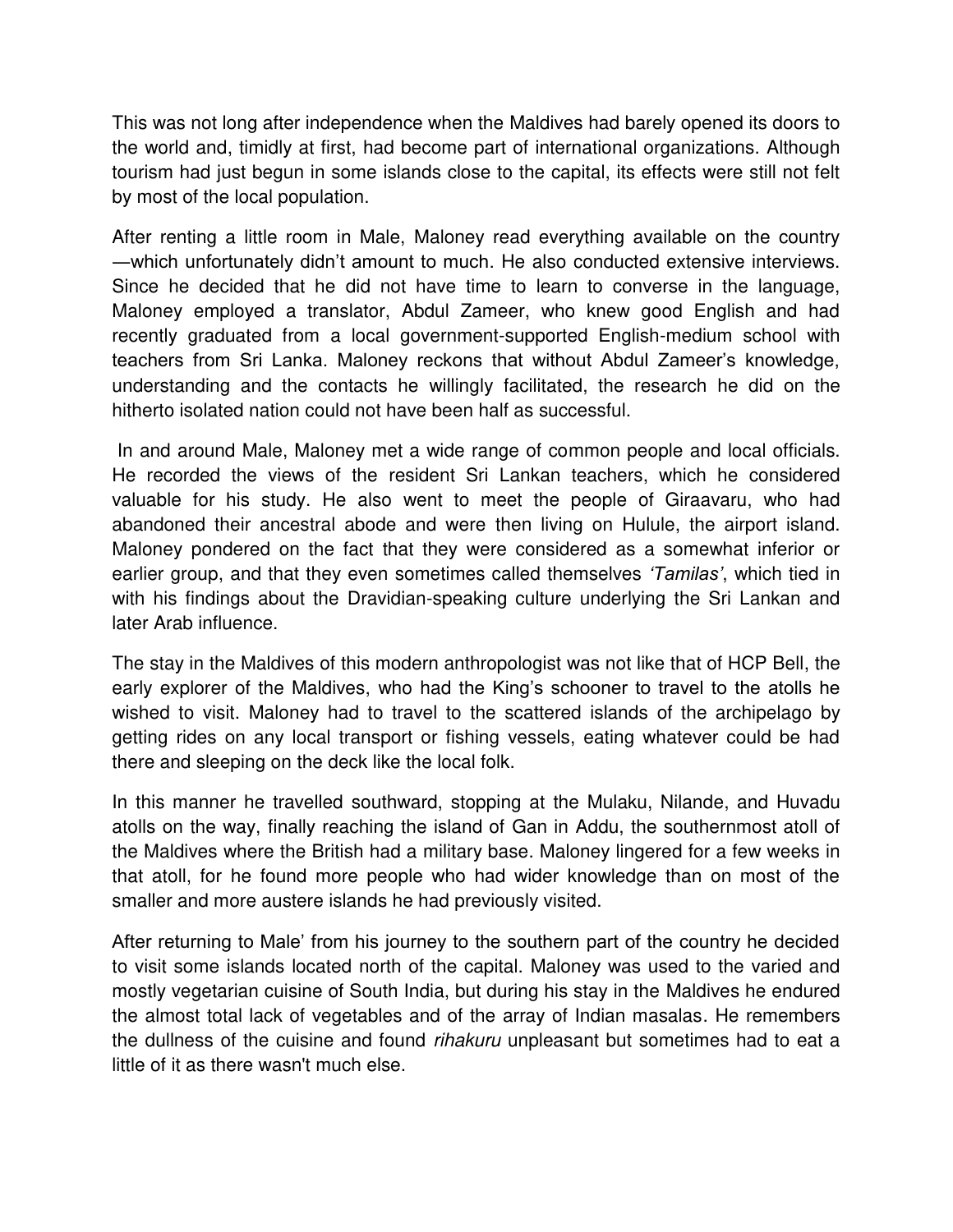After concluding his trip to the northern atolls of the Maldives Maloney returned to the capital. By now he had lived continuously in the Maldives for almost half a year and was certainly the first American in history having done so. He was moved by the general relaxed atmosphere of local hospitality, for he was welcomed in many homes and given food without discussion of payment wherever he went. Even though most people had very little even for themselves, they felt honored when a foreigner from a far-away country took interest in their community. His experiences with casual hospitality were not restricted to Maldivians; he also was very kindly treated while he stayed in the home of a Sri Lankan teacher family in Male'.

Finally Maloney was ready to bring to a close his long stay in the island nation. After packing his belongings, which included voluminous notes and precious negatives of pictures of ancestral island scenes, he left to South India and from there to the USA.

Maloney paid a third visit to the Maldives in 1976; on this occasion with two children. He observed that tourism was definitely growing and several new ―formerly uninhabited― islands were attracting Europeans during their winter vacations. But he consciously avoided direct contact with these tourists and did not wish to be identified with one of them. He wondered about the disturbing effect of their shallow lifestyle on traditional Maldivian culture, so marked by insularity and a local kind of Islamic conservatism.



*Young Maldivians dancing and enjoying the brief liberalization of mores among the youth in the1970s. (picture Clarence Maloney)* 

More importantly Maloney also was able to observe on his last trip the fleeting phase of President Ibrahim Nasir's drive to modernize the nation that included relatively liberal policies. Although limited mainly to Male, during that stage the mood of the country was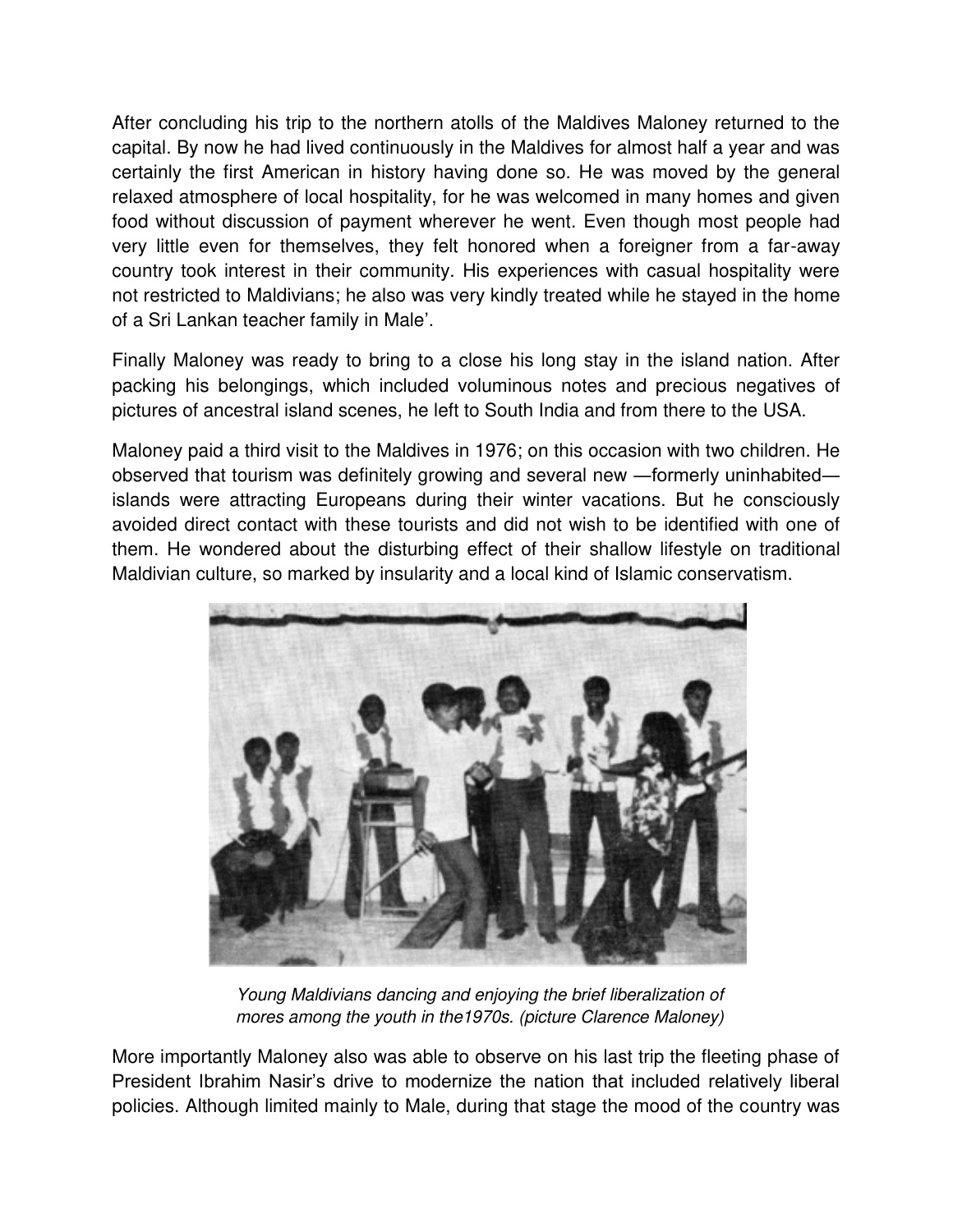being shaken. In that little-studied period of the nation's history Maldivian society began quite visibly to be subject to the sway of modernity in the form of fashions and dancing among the youth.

But the storm clouds were already gathering and less than two years later the brief age of awakening of the half-forgotten sleepy collection of tiny coral islands would abruptly be slashed by newly-installed President Maumoon Abdul Gayyoom. Favoring religious rule, his Islamization policies which would welcome tourism and the wealth it provided, would selectively outlaw most intellectual and artistic modern influences in Maldivian society.

Clarence Maloney never returned to the Maldives, but on account of his visits and the painstaking organization of his copious field notes, he wrote the substantial *People of the Maldive Islands*, a 400 page book. Published in 1980, it was the first in-depth anthropological and culture history study of the country. In his work Maloney included a section reflecting on how the country was beginning to experience the new stresses of a nation becoming established in the map of world. He predicted that thereafter the Maldives would become known not just for its tuna exports, but for its tourism as well as for duty-free trade.

Since Maloney's book was dedicated exclusively to the Maldivian nation, it naturally should have been an object of pride for the state that was busy establishing links in the international sphere. Oddly enough, however, Maloney's work was given a cold shoulder by the authorities.

A couple of years following my own arrival to the Maldives I found out that Maloney's *People of the Maldive Islands* was next to impossible to find in the country itself. It was as if this important book had been buried deeply in the ground right after birth. Most local English-speaking intellectuals didn't know about it. It was also not among the works on the Maldivian nation kept at the Majeedi Library ―now renamed as the National Library― when I went there in the early 1980s. The only place where it could be found was under lock and key in a bookcase with glass doors at the small Ismāīl Dīdī Library in Amir Ahmad Magu. One had to pay 50 Rufiya ―a substantial sum in the Maldives at the time― in order to be able to read that particular volume.

Maloney reasons that some of the chapters of his book, especially *'The Political System', 'Islam and Social Control,'* and *'The Old Religion'* ―dealing mainly with *faṇḍita,* the Maldivian version of shamanism―, might not have been appreciated by local authorities. History for most Maldivian people back then was viewed through an Islamic prism, beginning with the conversion to Islam in the 12th century, and there was little interest in anything earlier. The book revealed the far more ancient underlying cultural influence of Tamil culture from South India ―as in kinship systems and gender